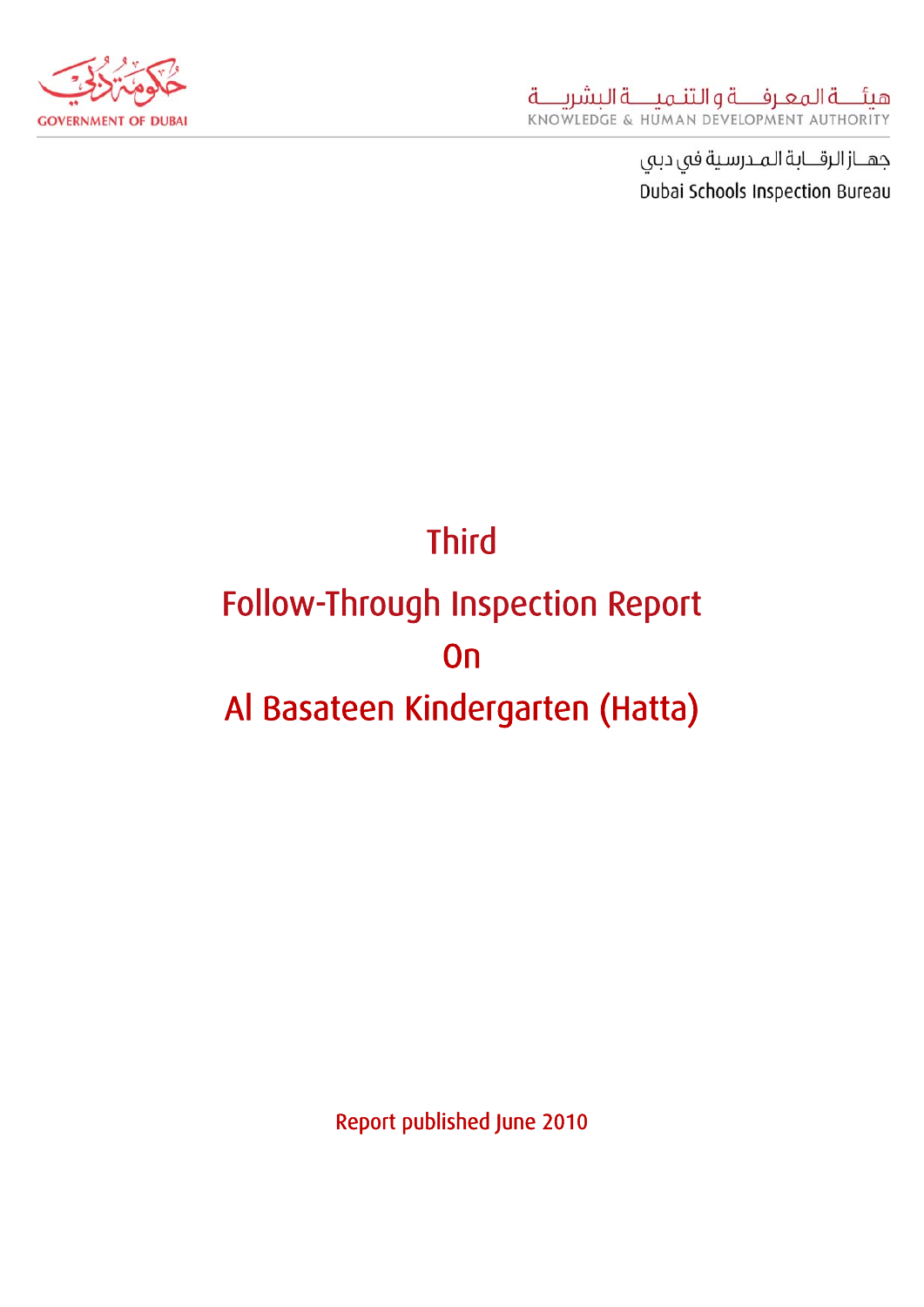

جهــاز الرقــابة المـدرسية فى دبى Dubai Schools Inspection Bureau

## Basic information

Al Basateen Kindergarten (Hatta) was inspected during the 2008-9 academic year as part of the initial quality inspection cycle across all schools in Dubai. The inspection covered key aspects of the work of the school at all stages. It evaluated students' achievements, the effectiveness of the school, the environment for learning and the school's processes for selfevaluation and capacity for improvement. During this inspection, the overall performance of the school was judged to be unsatisfactory and school inspectors identified a number of recommendations which the school was required to address.

Dubai Schools Inspection Bureau (DSIB) conducted a Follow-Through Inspection in May 2009, a second during December 2009 and a third in May 2010. The purpose of the third Follow-Through Inspection was to evaluate the progress made by the school in achieving improvements based on the recommendations set out in the first inspection report, and the subsequent Follow-Through reports.

## Progress

Inspectors judged that Al Basateen Kindergarten (Hatta) had still not satisfactorily addressed the recommendations made by DSIB at the Initial Quality Inspection. Inspectors will continue to undertake Follow-Through Inspections at three-monthly intervals until the recommendations have been satisfactorily addressed.

### Overview

Al Basateen Kindergarten (Hatta) had not made sufficient progress in addressing the recommendations of the Initial Quality Inspection. Attainment in the key subjects had not improved and progress continued to be unsatisfactory, largely due to inappropriate teaching methods. Most teachers did not plan effectively. Activities did not meet the individual needs of the children. The curriculum had become topic-based and included art and physical education. However, it did not meet the needs of all children all the time. Health and safety issues were the main areas of priority in the school's action plan. Evacuation procedures, the supervision of children and overcrowding on buses had not yet been appropriately addressed. The school had not conducted a self-evaluation exercise. Consequently, leaders did not have a realistic view of the school's performance in order to set appropriate short and long-term improvement goals.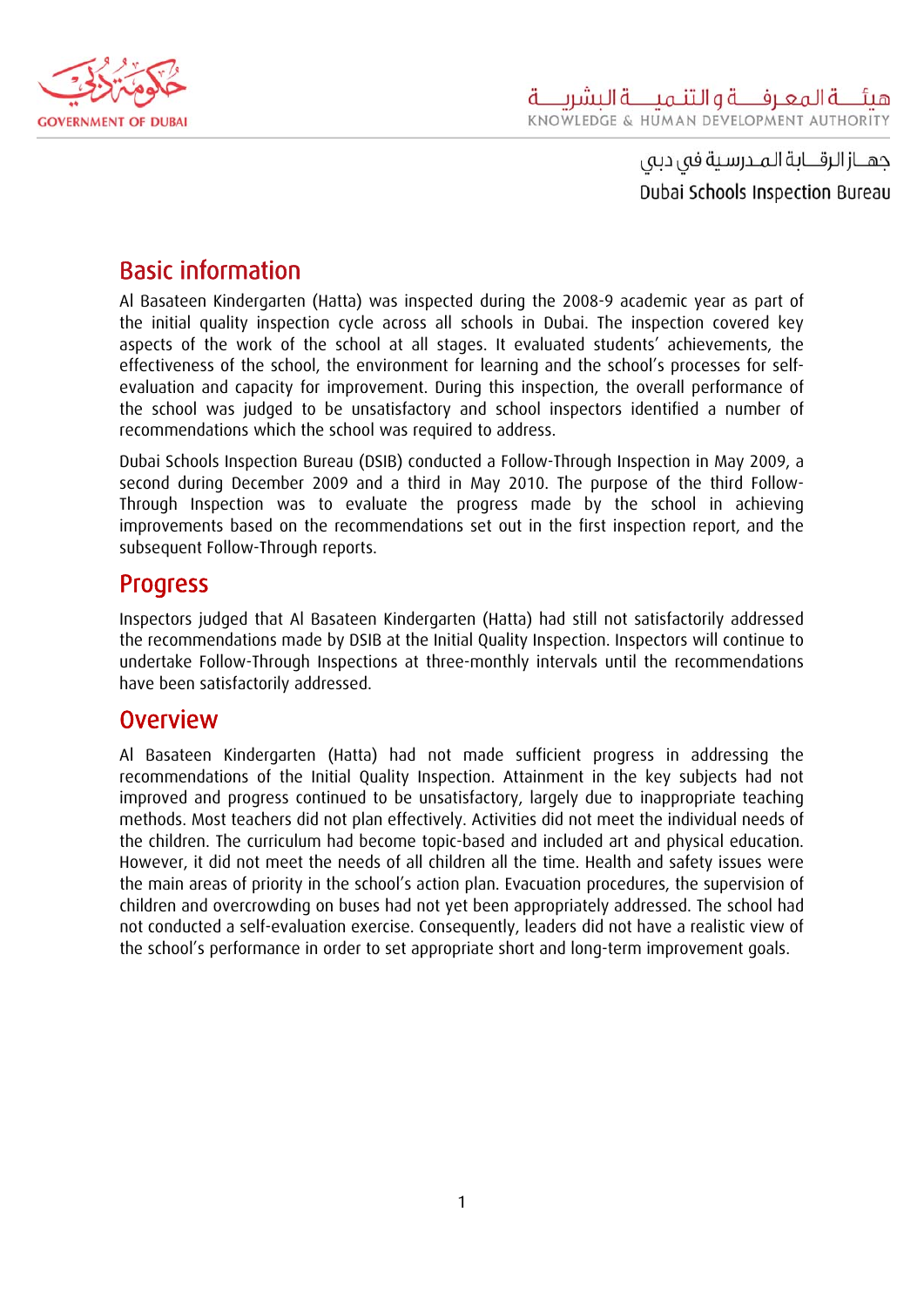

جهــاز الرقـــابة الـمــدرسـية فى دبى ِ Dubai Schools Inspection Bureau

## Initial Quality Inspection Recommendations

#### Improve attainment and progress in all subjects.

The school had not met the requirements of this recommendation to an acceptable level.

In Arabic, English and mathematics, there was no evidence of improved attainment and progress. The school still had no detailed attainment records for the children. As a result, teachers' knowledge of the attainment of children was not sufficiently accurate to monitor attainment and progress efficiently.

#### Improve teaching methods to meet the needs of young children.

The school had not met the requirements of this recommendation to an acceptable level.

Teaching remained unsatisfactory. The majority of teachers did not understand how young children learn. Too many lessons were dominated by teacher-talk and there were too few opportunities for children to be active in their learning. Time was wasted in lessons when children were waiting to be told what to do next. On occasions, where children were involved in group work, such as in art, they remained busy for extended periods but teachers did not facilitate the development of critical thinking and language skills. Lesson planning did not identify clear learning objectives. As a result, assessment in lessons was unfocused and there were no reliable ways of checking what the children had learned.

#### Develop the curriculum to provide a sufficiently engaging and balanced range of activities for all children.

The school had not met the requirements of this recommendation to an acceptable level.

While curriculum planning did include a few activities to engage all children, they were very limited in frequency and variety. A few teachers planned and delivered lessons that actively engaged all children in learning but the majority of teachers did not. Most lessons featured activities for one or a few children at a time. Consequently, others were not engaged actively in learning for long periods of time. There was no planned curriculum outlining the expected learning outcomes. Tasks set by teachers were frequently inappropriate for kindergarten children.

#### Improve health and safety to include evacuation procedures, supervision of children, and overcrowding on school buses.

The school had not met the requirements of this recommendation to an acceptable level.

The school had obtained an additional bus. However, on most buses, there were still more children travelling than the number of seats available and children in the front seats did not wear seatbelts. Bus supervisors were effective in ensuring children's safety boarding and exiting the buses. However, supervision of children arriving early and playing on the playground equipment before the start of the day was unsatisfactory. No intervention occurred to help children to see dangers and risks. Fire drills had been held but emergency exits were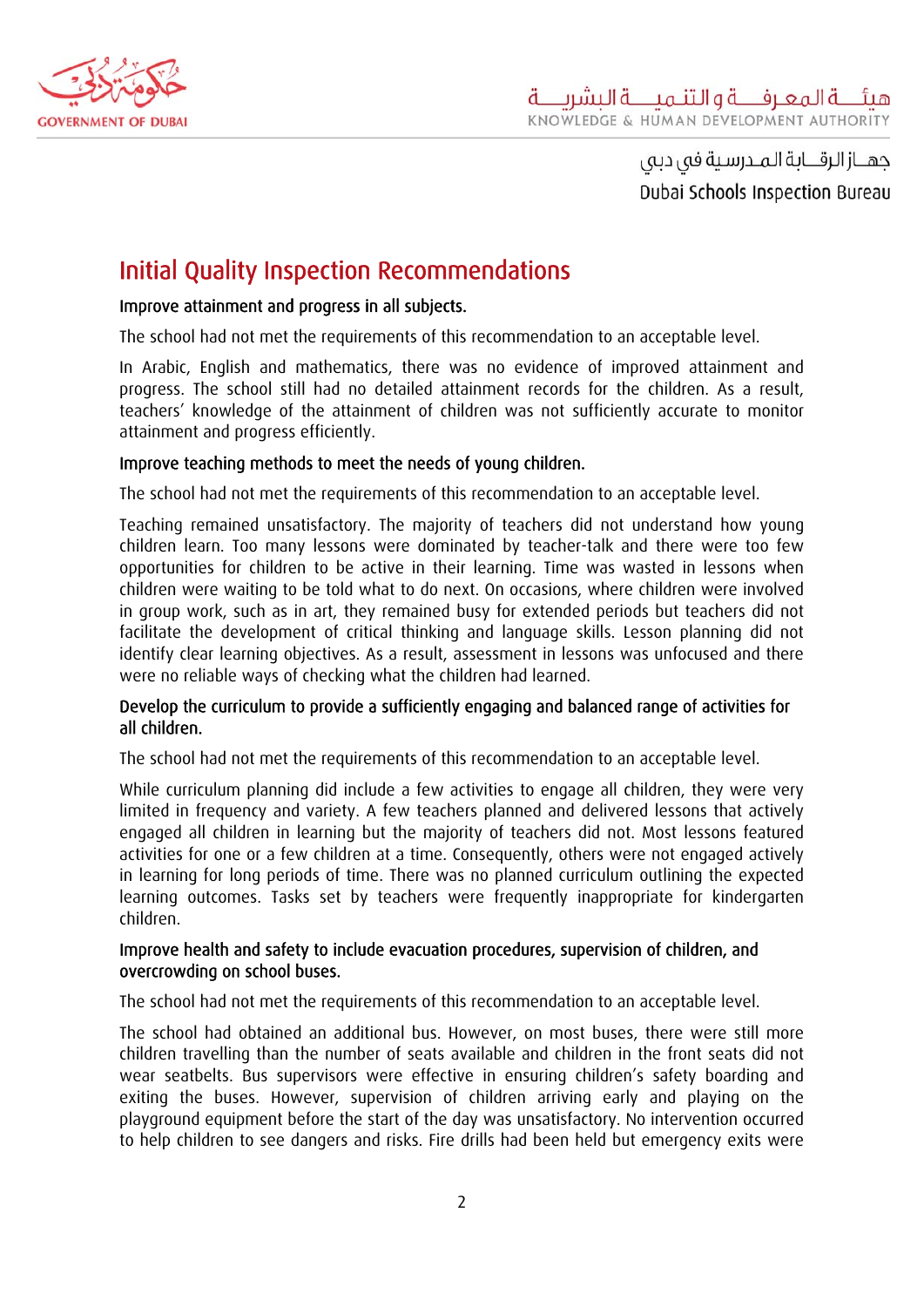

جهــاز الرقــابة المـدرسية فى دبى Dubai Schools Inspection Bureau

not clearly marked and a designated assembly point was not clearly marked. In lessons, sweets were given out as rewards and this failed to establish the habit of healthy eating.

#### Improve leadership capacity to self-evaluate and set short and long term goals for school improvement.

The school had not met the requirements of this recommendation to an acceptable level.

The school had prepared an action plan as requested by DSIB to address the recommendations of the Initial Quality Inspection. However, this included only short term goals that were mainly focused on addressing some safety issues detailed in one recommendation. The school had not conducted a self-evaluation exercise to assess its performance concerning attainment, teaching and learning and the quality of the curriculum. Consequently, managers did not have long-term goals to address weaknesses in those key aspects of the work of the school. The capacity of the school to improve was weak.